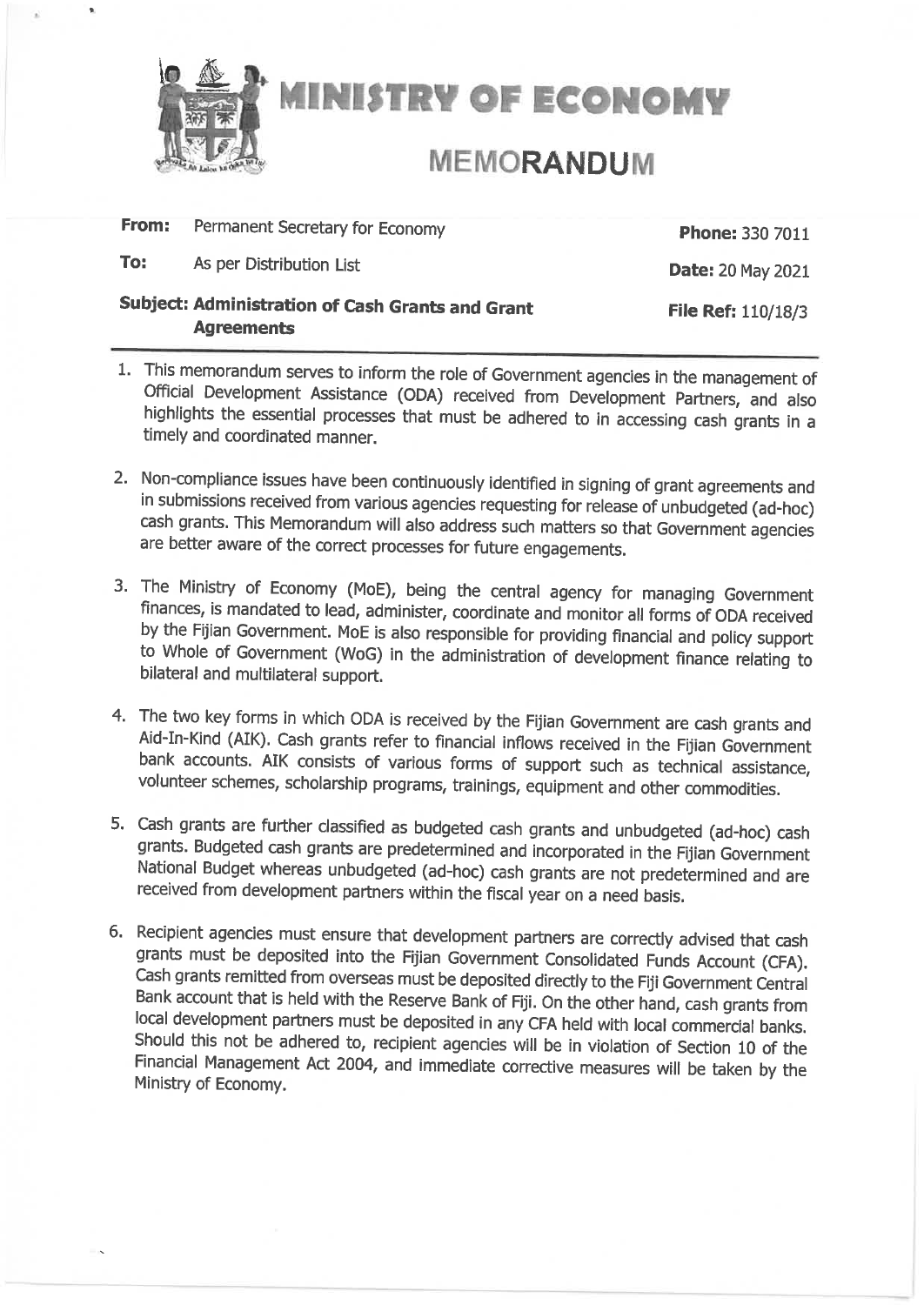- 7. Whilst Government agencies liaise directly with development partners, consultations must be held concurrently with MoE regarding financial aspects of grant funding and agreements. Lack of consultations has resulted in agencies failing to comply with financial regulations and breaching mandatory processes that have affected timely administration and implementation of donor funded projects.
- 8. It is imperative to emphasise on the need for line agencies to work in collaboration with MoE in order to make informed decisions, and to enable better administration and monitoring of development assistance.
- 9. MoE has noted instances where cash grants have been utilised outside the scope of grant agreements that were not initially agreed with development partners. We have noted instances where cash grants received for projects have been utilised for other purposes such as payment of per-diems, travel allowances and airfare tickets, all of which were not stipulated in the grant agreement. Should this be identified, surcharges will apply to officers approving these payments.
- 10. It has also been identified that agencies do not have in place contract agreements with suppliers, particularly where grant funds were provided for procurement of goods and services. As such, once funds were released, recipient agencies had used cash grants haphazardly or failed to achieve the objective for which funds were provided by development partners. Hence, future cash grants will only be released once contract agreements are in place with suppliers that must be vetted by the Office of the Solicitor General.
- 11. MoE has also noted instances where operational budget allocations are being utilised to carry out development partner funded projects and subsequently regularising expenditure through reimbursements. As such, this practice must be stopped.
- 12. MoE strongly emphasises that the following instructions must be strictly adhered to during the process of finalising grant agreements, and for the overall effective management of cash grants:
	- i. All request for release of unbudgeted (ad-hoc) cash grants must be submitted via an official Memorandum from the line Ministry outlining details of the release;
	- ii. Prior to execution and signing of any grant agreement, agencies must ensure that the agreements are vetted by the Office of the Solicitor General and approval/endorsement has been attained from Cabinet;
	- iii. Extensions to the grant agreement must also be vetted by the Office of the Solicitor General, and Cabinet endorsement to be attained if required, prior to signing. All extensions to the grant agreement must be communicated to MoE;
	- iv. Cash grants must only be utilised as per the agreed terms with development partners and within the scope of grant agreements;
	- v. Agreements with suppliers must also be executed should the cash grant be provided for procurement of goods and services or for engaging technical expertise. These agreements must also be vetted by the Office of the Solicitor General prior to signing;
	- vi. Procurement regulations must be well adhered to at all times. Any procurement below FJ\$50,000.00 must ensure that at least three (3) competitive quotations are sought and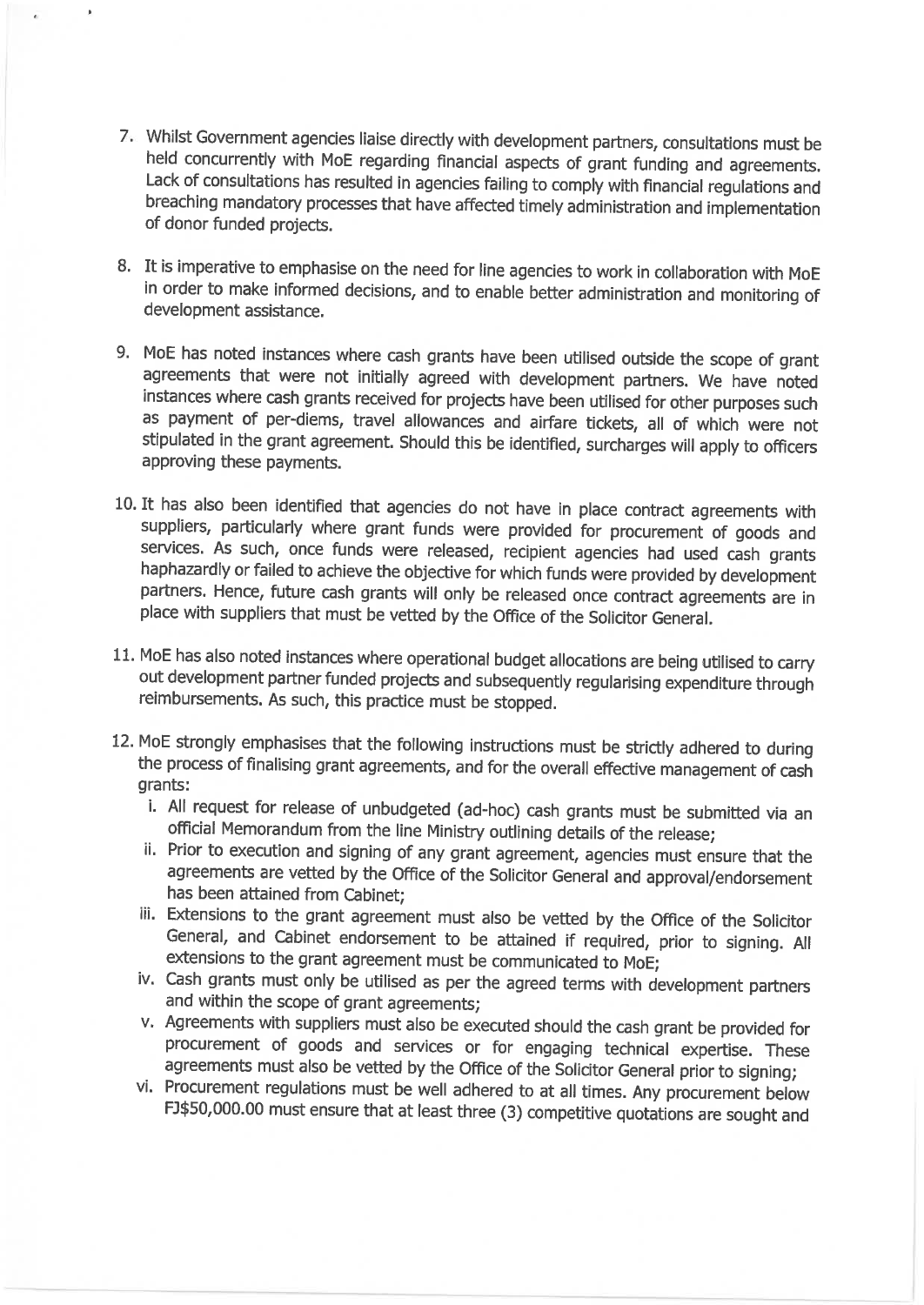sufficient reasoning is provided for engaging a selected supplier with relevant approvals. Similarly, any procurement above FJ\$50,000.00 must ensure that Government Tender Board (GTB) approval has been attained. Pro-forma invoices must also be submitted as required:

- vii. Agencies must ensure that procurement is not artificially split to circumvent the need to obtain approvals of the GTB. Surcharges will apply if this is identified;
- viii. Realistic work plans, detailed budget estimates and timelines for deliverables must be in place and documented as per discussions with development partners. Workplans must be aligned with the overall requirements of the grant agreements;
- ix. Recipient agencies must ensure that official records such as payment vouchers, correspondences, emails and other documentation for utilisation of grant funds are well maintained for verification and audit purposes:
- x. Progressive financial reports, reconciliations, budgets as well as comparative statements on budget and actuals must be provided for all funded projects;
- xi. Agencies must ensure that expenses are not duplicated in different acquittal reports and proper reconciliation of all acquittal reports must be maintained;
- xii. Should development partners provide cash grants in tranches, acquittal reports and supporting documentation must be provided to MoE prior to the release of new tranches;
- xiii. Expenditure incurred must be correctly recorded to reflect project expenses as either VAT exclusive or VAT inclusive. Inconsistent recording of expenditure has been commonly noted. Therefore, the recipient Ministry must identify the correct method of recording expenses in accordance with the underlying grant agreement. The method of recording expenditure must be also be kept consistent throughout the project;
- xiv. SLG840102 accounts to which cash grants are to be released must be active with correct account descriptions. Separate and distinct SLG accounts must be kept for each individual project for proper tracking of cash grants released for a particular project. General rule of thumb dictates that existing SLG840102 accounts can be used if no funding was released in the said allocation for at least two prior financial periods;
- xv. Upon release of cash grants, should the Ministry fail to utilise these balances within two months from the date of release, the SLG840102 accounts will be deactivated unless sufficient reasoning is provided for funds not being utilised; and
- xvi. Refunds to donor partners for unutilised amounts are to be facilitated by the respective recipient Ministry in consultation with MoE.
- 13. Recipient agencies must ensure that release requests for unbudgeted (ad-hoc) cash grants must be submitted to MoE at the earliest or as soon as funds are received and well before due dates of any specified deliverables. This will allow sufficient time for assessments and processing of submissions.
- 14. Attached is the revised checklist for release of unbudgeted (ad-hoc) cash grants which stipulates mandatory information that must be incorporated in the submission to MoE. It is mandatory that Government agencies use the updated checklist going forward. Should the agencies fail to meet the requirements of the updated checklist, the requests will be returned for further consideration.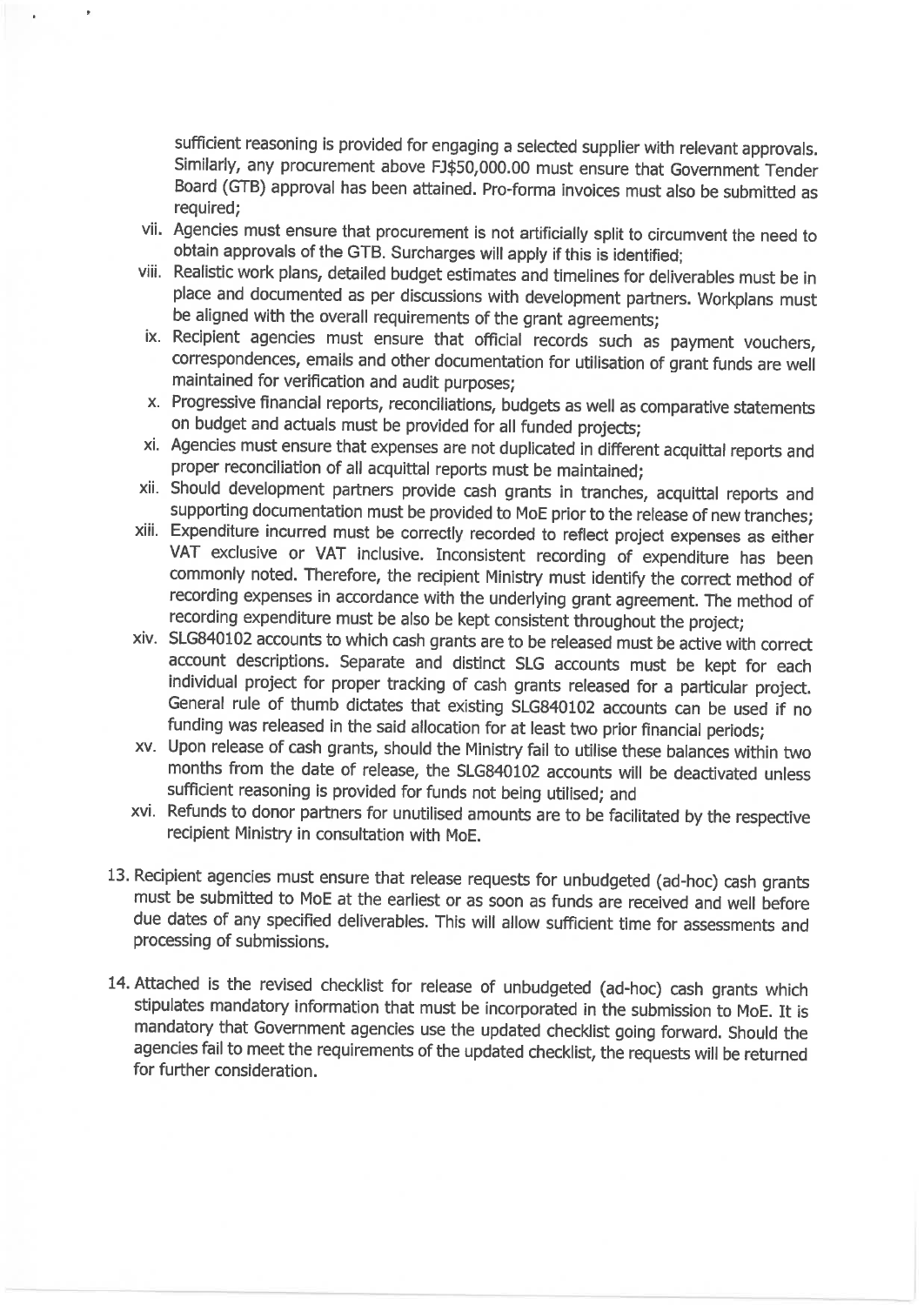- 15. Carryover of cash grants will only be applicable for projects that have implementation periods of more than one financial year, or where the agreement commencement and conclusion dates fall within two different financial periods. It is the responsibility of the recipient Ministry to ensure that cash grants are utilised within the financial year it is released and to avoid unnecessary carry over due to inadequate planning.
- 16. Transparency and accountability are paramount in ensuring that cash grants are accurately recorded. It is the responsibility of the recipient Ministry to ensure that documentation and records are maintained for at least six (6) years and should be accessed as required for audits or related queries.
- 17. With the approaching closure of the financial period, all submissions for release of unbudgeted (ad-hoc) cash grants are to be submitted by no later than 5 June 2021.
- 18. Moreover, submission of acquittal reports, reconciliations and supporting payment documents for all unbudgeted (ad-hoc) cash grants that has been released in the current financial year must be provided by no later than 10 June 2021.
- 19. For any further clarification in relation to the above, please do not hesitate to contact, Mr. Kris Singh on kris.singh@economy.gov.fj or Mr. Penioni Kuinikoro on penioni.kuinikoro@economy.gov.fj or telephone 322 1285.

Thank you.

Shiri Gounder **Acting Permanent Secretary for Economy** 

Enclosure: i) Checklist for release of unbudgeted (ad-hoc) cash grants.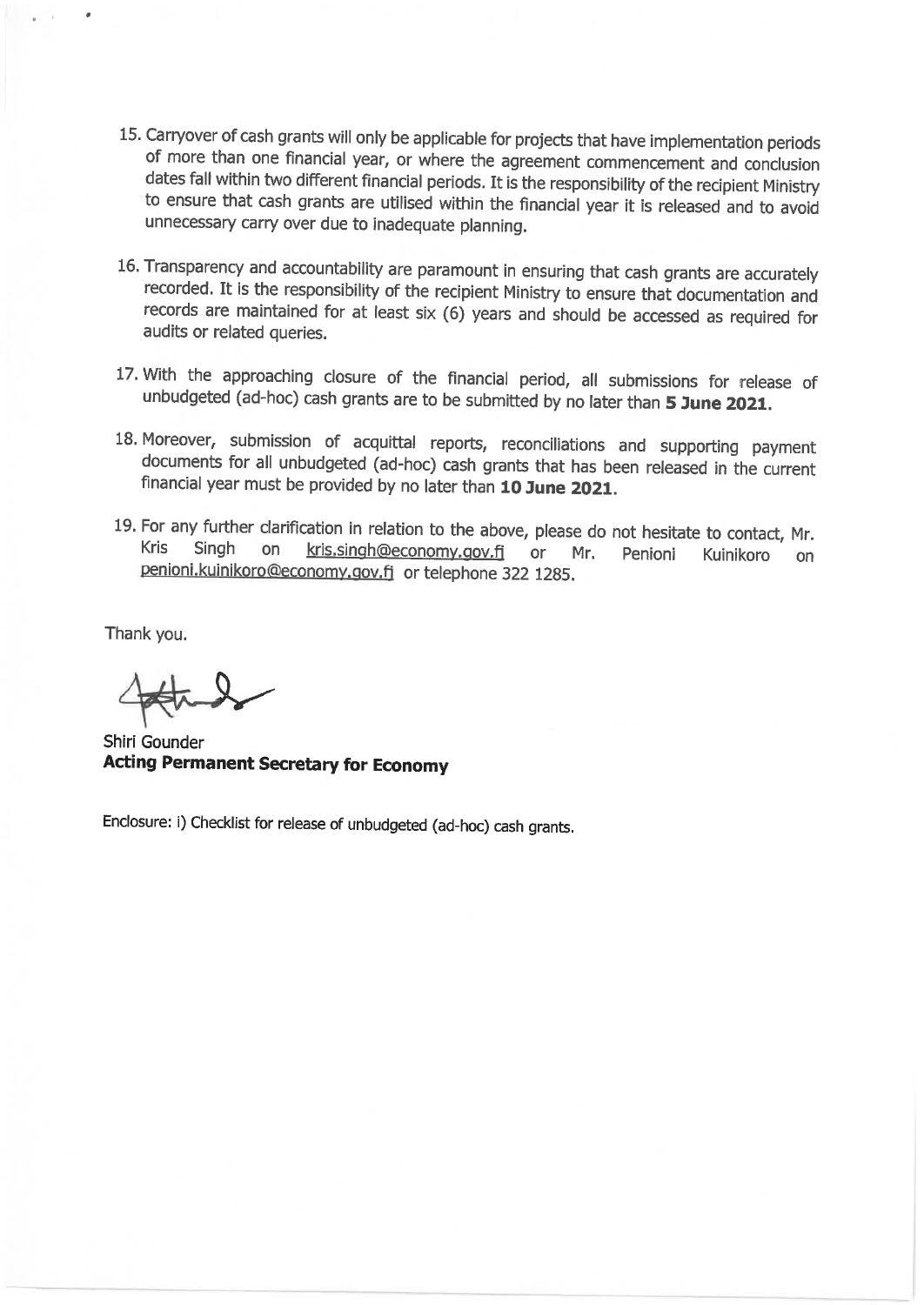

Г

## **CHECKLIST FOR RELEASE OF AD-HOC (UNBUDGETED) DONOR FUNDS**

### **DEVELOPMENT PARTNER: ……………………………………………………………………………………………………..**

**SECTION 1 – DONOR PROJECT/PROGRAMME REQUEST DETAILS**

| SECTION I – DONOR PROJECT/PROGRAMME REQUEST DETAILS |                                                                  |                    |  |  |  |
|-----------------------------------------------------|------------------------------------------------------------------|--------------------|--|--|--|
| <b>Particulars</b>                                  | <b>Mandatory Additional Documents</b>                            | <b>Attachments</b> |  |  |  |
| <b>Covering</b>                                     | $\Box$ Purpose and details of release request                    |                    |  |  |  |
| <b>Memorandum from</b>                              | n Project Details                                                |                    |  |  |  |
| <b>Ministry/Departments</b>                         | Donor Agency and amount received                                 |                    |  |  |  |
|                                                     | $\Box$ Grant Agreement execution date and expiry date            |                    |  |  |  |
|                                                     | □ Outputs/Deliverables of the Programme/Project                  |                    |  |  |  |
|                                                     | □ Alignment to Strategic and Corporate Plans                     |                    |  |  |  |
|                                                     | □ Memorandum endorsed by Permanent Secretary                     |                    |  |  |  |
| <b>Grant Agreements</b>                             | □ Grant Agreements and Subsequent Extensions                     |                    |  |  |  |
|                                                     | □ Memorandum of Agreement/Understanding                          |                    |  |  |  |
|                                                     | □ Technical Service Agreement (TSA)                              |                    |  |  |  |
|                                                     | □ Agreement of Performance of Work (APW)                         |                    |  |  |  |
|                                                     | □ Other (please specify)                                         |                    |  |  |  |
|                                                     |                                                                  |                    |  |  |  |
| <b>Procurement</b>                                  | Government Tender Board Approval                                 |                    |  |  |  |
| (Relevant tender board                              | □ Competitive Cost Analysis - Three (3) quotes                   |                    |  |  |  |
| approval and justification                          | □ Supplier Contract for Procurement                              |                    |  |  |  |
| for selecting the supplier)                         | □ ITC Recommendation                                             |                    |  |  |  |
|                                                     | o Other documentation (please specify)                           |                    |  |  |  |
| <b>Vetting by the Office</b>                        | D Vetted Grant Agreement/Extensions                              |                    |  |  |  |
| of the Solicitor                                    | D Vetted Supplier Contract                                       |                    |  |  |  |
| <b>General</b>                                      | □ Solicitor-General's comments on the vetting of<br>Grant        |                    |  |  |  |
|                                                     | Agreement or Supplier Contract                                   |                    |  |  |  |
| <b>Cabinet Decision</b>                             | Details of Cabinet Decision: Summary of Cabinet decision         |                    |  |  |  |
|                                                     | and decision number provided via a memorandum to                 |                    |  |  |  |
|                                                     | Permanent Secretary for Economy                                  |                    |  |  |  |
| Work Plan (must be                                  | $\Box$ Workplan for the activities                               |                    |  |  |  |
| certified true and                                  | □ Implementation Timeframe                                       |                    |  |  |  |
| endorsed)                                           | $\Box$ Outputs and deliverables to be achieved (must be aligned  |                    |  |  |  |
|                                                     | to the Grant Agreement)                                          |                    |  |  |  |
| <b>Budget Breakdown</b>                             | $\Box$ Cost of Programme/project by activities                   |                    |  |  |  |
| (must be certified true                             | $\Box$ Budget vs. Actual details (for carryover and acquittals   |                    |  |  |  |
| and endorsed)                                       | report purpose)                                                  |                    |  |  |  |
|                                                     | $\Box$ Tax implications (VEP or VIP) reflected in the breakdown, |                    |  |  |  |
|                                                     | in accordance to the Grant Agreement                             |                    |  |  |  |
|                                                     | Government Commitment or item in line Ministry's Budget          |                    |  |  |  |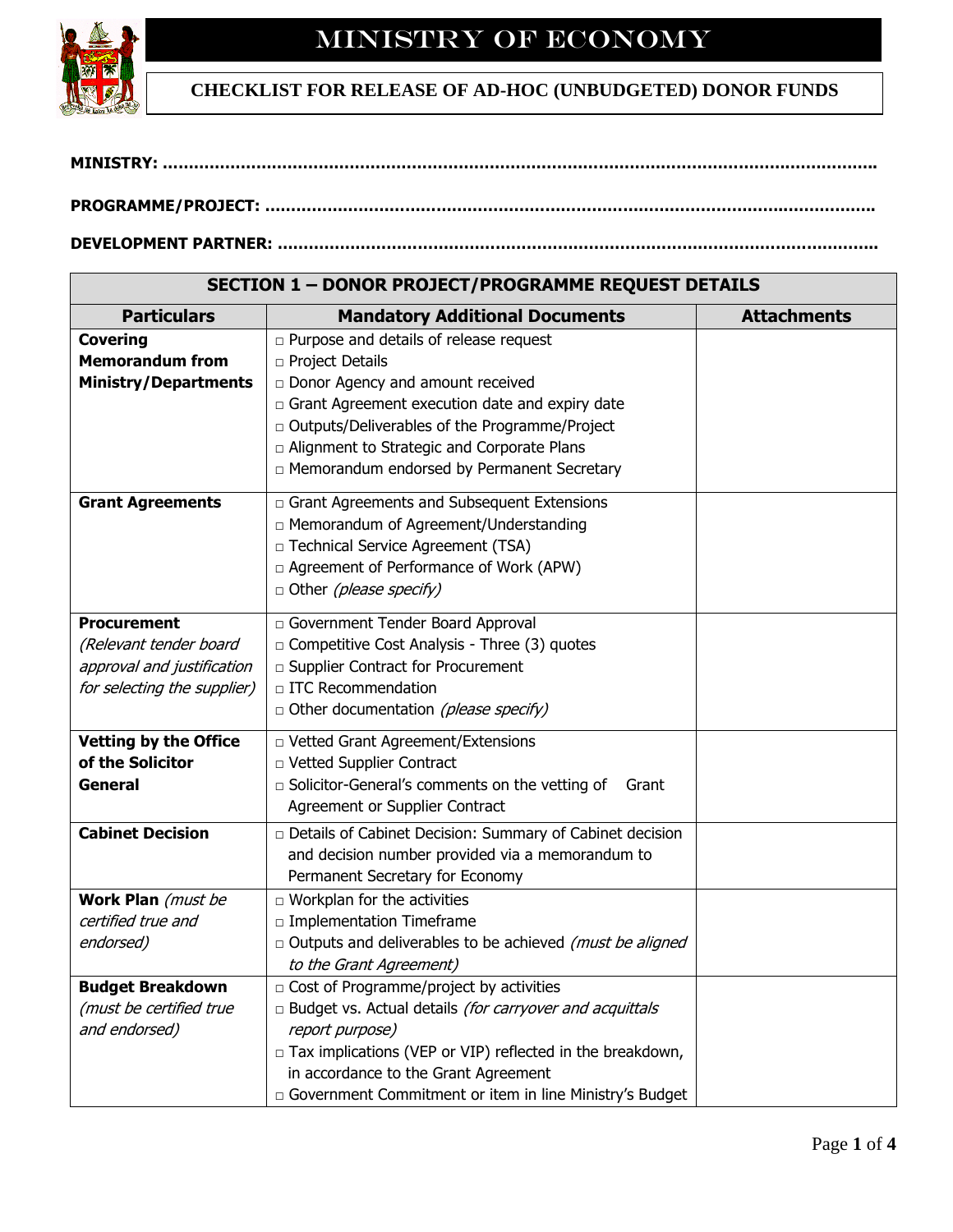| <b>Project Reports</b>          | □ Acquittal report                                             |  |
|---------------------------------|----------------------------------------------------------------|--|
| (must be certified true         | n Interim Financial Reports                                    |  |
| and endorsed)                   | n Project Progressive Reports                                  |  |
|                                 | $\Box$ Summary of Expenditure incurred and supporting          |  |
|                                 | documentations                                                 |  |
|                                 | n Copies of receipts and Payment Vouchers                      |  |
|                                 | □ Reconciliation of fund utilisation (for carry over funds)    |  |
|                                 | □ Other relevant supporting documents (please specify)         |  |
| <b>SLG Account</b>              | □ SLG84 Account Number                                         |  |
| (SLG840102)                     | □ Account to be Active and Correct Description                 |  |
|                                 |                                                                |  |
| <b>Other Relevant</b>           | $\Box$ Any resource/s outside the line Ministry required       |  |
| <b>Information</b>              | $\Box$ Any other information                                   |  |
| <b>Payment Details</b>          |                                                                |  |
| • Details of funds              |                                                                |  |
| received.                       |                                                                |  |
| (Append Remittance              |                                                                |  |
| advise)                         |                                                                |  |
| • Funds received by $T/T$ ,     |                                                                |  |
| <b>Bank Transfer</b>            |                                                                |  |
| (Provide bank details if        |                                                                |  |
| other than GCA at               |                                                                |  |
| RBF)                            |                                                                |  |
| • Provide copy of journal       |                                                                |  |
| voucher for release of          |                                                                |  |
| carry over funds.               |                                                                |  |
|                                 |                                                                |  |
|                                 |                                                                |  |
|                                 | <b>SECTION 2 - REFUND OF UNUTILISED FUNDS</b>                  |  |
| <b>Covering</b>                 | □ Reason for refund or unutilisation of funds                  |  |
| <b>Memorandum from</b>          | Donor Agency and amount received                               |  |
| <b>Ministry/Departments</b>     | $\Box$ Grant Agreement execution date and expiry date          |  |
|                                 | □ Memorandum endorsed by Permanent Secretary                   |  |
| <b>Grant Agreements</b>         | Grant Agreement and Subsequent Extensions                      |  |
|                                 | □ Memorandum of Agreement/Understanding                        |  |
|                                 | $\Box$ Confirmation of Agreement being vetted by Office of the |  |
|                                 | Solicitor General                                              |  |
|                                 | n Confirmation of Cabinet Endorsement and details of           |  |
|                                 | Cabinet decision                                               |  |
| <b>Funds Utilised till date</b> | $\Box$ Acquittal's report                                      |  |
| (if applicable and              | □ Interim Financial Reports                                    |  |
| utilised)                       | □ Project Progressive Reports                                  |  |
|                                 | $\Box$ Summary of Expenditure incurred and supporting details  |  |
|                                 | □ Copies of receipts                                           |  |
|                                 | $\Box$ Reconciliation of fund utilisation (FMIS and acquittals |  |
|                                 | report)                                                        |  |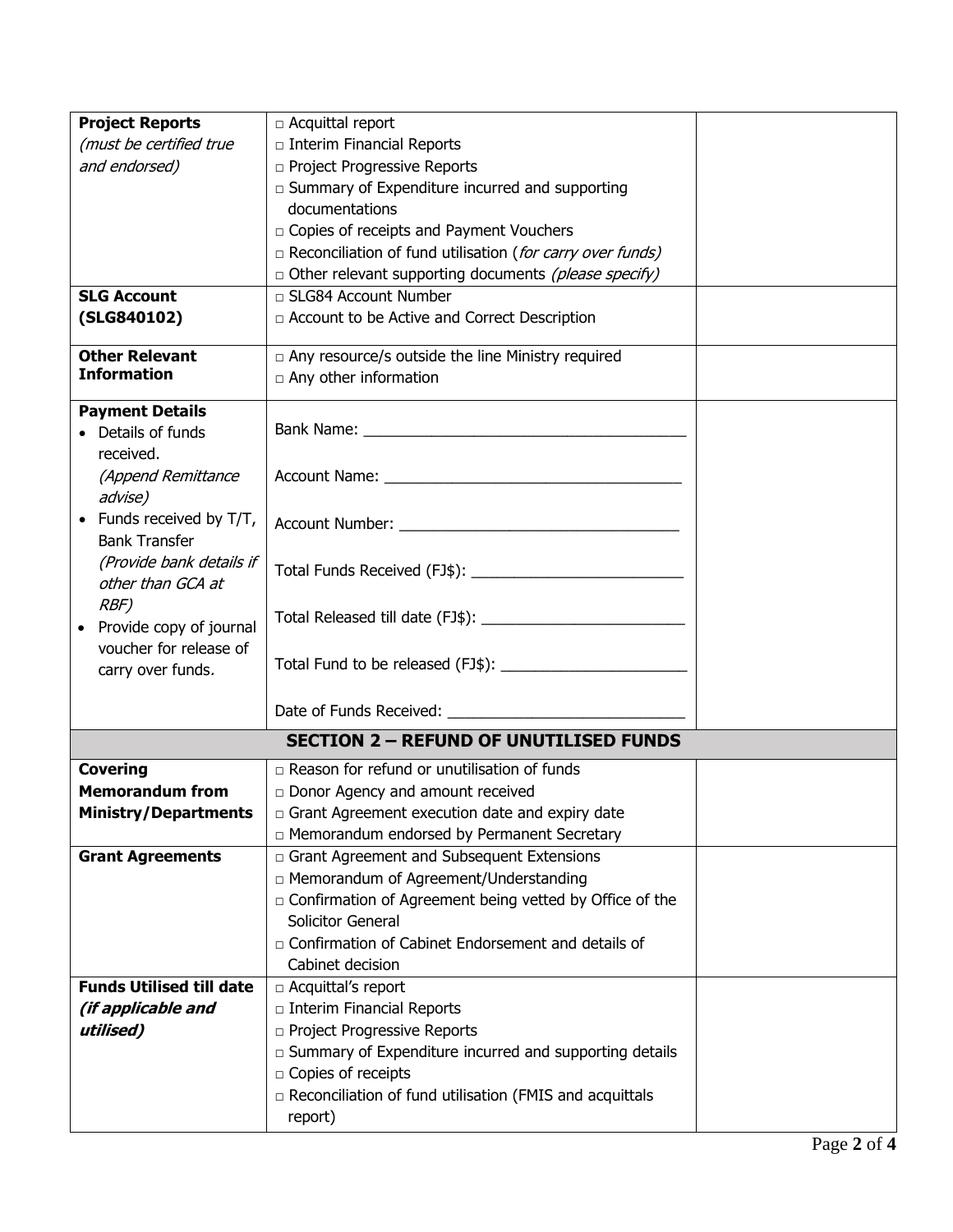| <b>Payment Details</b><br>• Details of funds                                                                                                                                                     | Bank Name: 1988 and 2008 and 2008 and 2008 and 2008 and 2008 and 2008 and 2008 and 2008 and 2008 and 2008 and 2008 and 2008 and 2008 and 2008 and 2008 and 2008 and 2008 and 2008 and 2008 and 2008 and 2008 and 2008 and 2008 |                                           |  |  |  |
|--------------------------------------------------------------------------------------------------------------------------------------------------------------------------------------------------|--------------------------------------------------------------------------------------------------------------------------------------------------------------------------------------------------------------------------------|-------------------------------------------|--|--|--|
| received.                                                                                                                                                                                        |                                                                                                                                                                                                                                |                                           |  |  |  |
| (Append Remittance<br>advise)                                                                                                                                                                    |                                                                                                                                                                                                                                |                                           |  |  |  |
|                                                                                                                                                                                                  |                                                                                                                                                                                                                                |                                           |  |  |  |
|                                                                                                                                                                                                  |                                                                                                                                                                                                                                |                                           |  |  |  |
|                                                                                                                                                                                                  |                                                                                                                                                                                                                                |                                           |  |  |  |
|                                                                                                                                                                                                  |                                                                                                                                                                                                                                |                                           |  |  |  |
|                                                                                                                                                                                                  |                                                                                                                                                                                                                                |                                           |  |  |  |
| <b>Bank Account Details</b><br>of Development<br><b>Partner</b>                                                                                                                                  | official letter/correspondence confirming bank details                                                                                                                                                                         |                                           |  |  |  |
| <b>SECTION 3 - RECOMMENDATION</b>                                                                                                                                                                |                                                                                                                                                                                                                                |                                           |  |  |  |
| This request is to be submitted through the Director, Deputy Secretary (DS), or Programme Manager<br>(PM) for recommendation. The checklist must be endorsed by two Senior Management officials. |                                                                                                                                                                                                                                |                                           |  |  |  |
|                                                                                                                                                                                                  |                                                                                                                                                                                                                                | Position/Title: _________________________ |  |  |  |
|                                                                                                                                                                                                  |                                                                                                                                                                                                                                |                                           |  |  |  |
| Endorsement (Director / Head of Section/ Deputy Secretary / Permanent Secretary)                                                                                                                 |                                                                                                                                                                                                                                |                                           |  |  |  |
| The request is in order and I fully endorse for the release of funds from the Ministry of Economy.                                                                                               |                                                                                                                                                                                                                                |                                           |  |  |  |
|                                                                                                                                                                                                  |                                                                                                                                                                                                                                |                                           |  |  |  |
| Signature:<br>Date:                                                                                                                                                                              |                                                                                                                                                                                                                                |                                           |  |  |  |
| <b>Fiji Government Central Account Bank Details:</b>                                                                                                                                             |                                                                                                                                                                                                                                |                                           |  |  |  |
| Beneficiary Bank Account Name: Fiji Government Central Account<br>Beneficiary Bank Name: Reserve Bank of Fiji                                                                                    |                                                                                                                                                                                                                                |                                           |  |  |  |
| Beneficiary Bank Address: Private Mail Bag, Suva, Fiji (Pratt Street, Suva)                                                                                                                      |                                                                                                                                                                                                                                |                                           |  |  |  |
| Beneficiary Bank Account Number: 31501                                                                                                                                                           |                                                                                                                                                                                                                                |                                           |  |  |  |
| Beneficiary Name: Government of Fiji (Ministry of Economy)<br>Beneficiary Address: c/- Ministry of Economy, Ro Lalabalavu House, Victoria Parade, Suva.                                          |                                                                                                                                                                                                                                |                                           |  |  |  |
| Swift ID: RBFJFJFJ                                                                                                                                                                               |                                                                                                                                                                                                                                |                                           |  |  |  |
| Routing ID: None                                                                                                                                                                                 |                                                                                                                                                                                                                                |                                           |  |  |  |